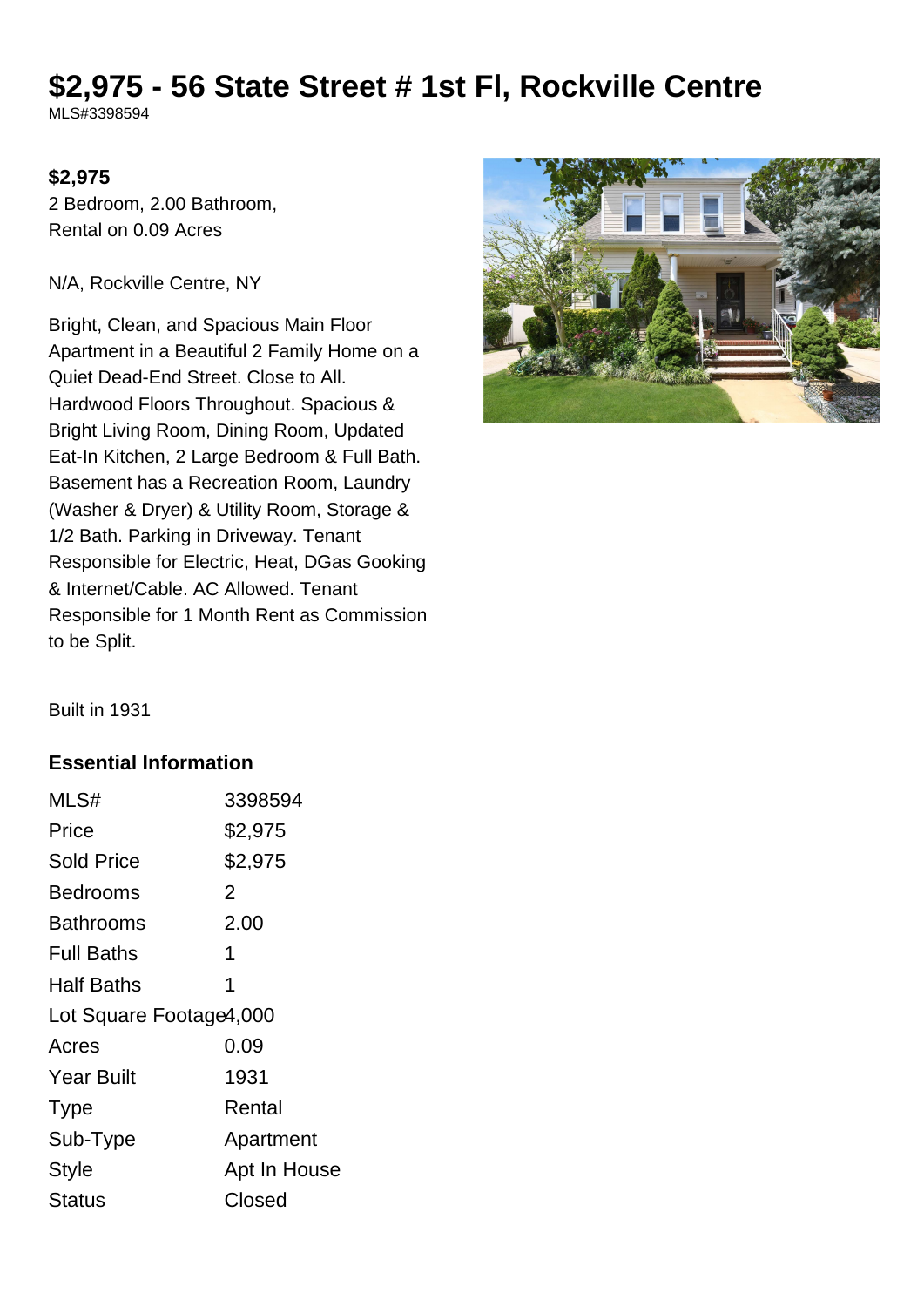# **Community Information**

| Address      | 56 State Street # 1st Fl |
|--------------|--------------------------|
| Subdivision  | N/A                      |
| City         | <b>Rockville Centre</b>  |
| County       | <b>Nassau</b>            |
| <b>State</b> | NΥ                       |
| Zip Code     | 11570                    |

#### **Amenities**

| <b>Features</b> | Near Public Transit, Cul-De-Sec |
|-----------------|---------------------------------|
| Parking         | Driveway, No Garage             |
| Garages         | Driveway, No Garage             |

### **Interior**

| <b>Interior Features</b> | Master Downstairs, Eat-in Kitchen, Formal Dining Room, Entrance |
|--------------------------|-----------------------------------------------------------------|
|                          | Foyer, Separate Thermostat, 1st Floor Bedrm, Granite Counters,  |
|                          | Storage                                                         |
| Appliances               | Dishwasher, Dryer, Oven, Refrigerator, Washer                   |
| Heating                  | Oil, Hot Water                                                  |
| Cooling                  | Wall Unit(s)                                                    |
| # of Stories             | 2                                                               |
| Has Basement             | Yes                                                             |
| <b>Basement</b>          | <b>Full, Partially Finished</b>                                 |

## **Exterior**

| Exterior        | <b>Block, Vinyl Siding</b>                                |
|-----------------|-----------------------------------------------------------|
|                 | Exterior Features Private Entrance, Sprinkler Lawn System |
| Lot Description | Near Public Transit, Cul-De-Sec                           |
| Construction    | <b>Block, Vinyl Siding</b>                                |

## **School Information**

| <b>District</b> | Oceanside                         |
|-----------------|-----------------------------------|
| Elementary      | School 5                          |
| <b>Middle</b>   | School 9M-Oceanside Middle School |
| High            | School 7-Oceanside Senior Hs      |

# **Additional Information**

| Date Listed    | May 11th, 2022 |
|----------------|----------------|
| Date Sold      | May 16th, 2022 |
| Days on Market | $\mathbf{b}$   |